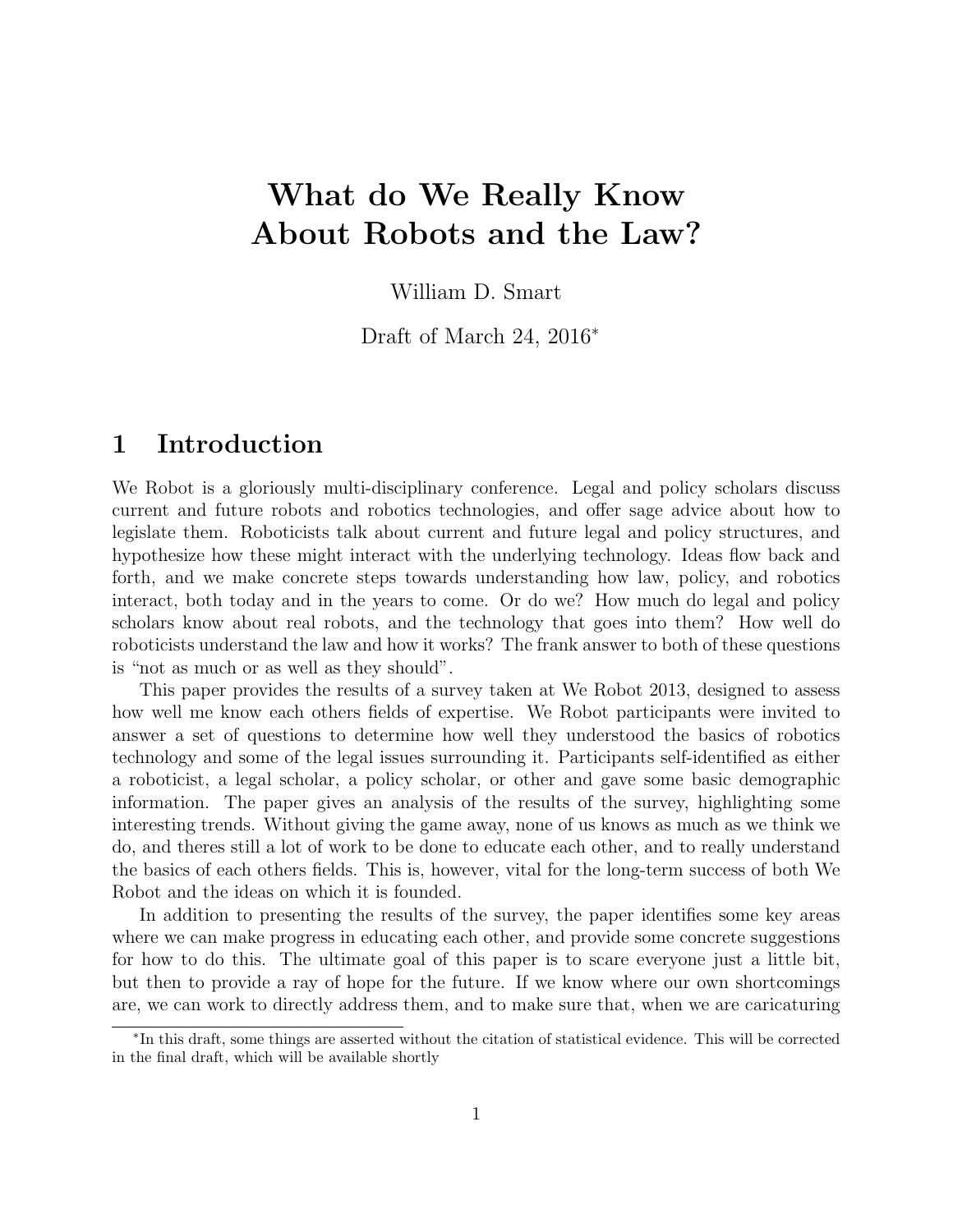

Figure 1: The distribution of ages of We Robot questionnaire participants.

our colleagues areas of expertise, we are at least 80% right. We'll start, however, with some demographics.

### 2 Who Comes to We Robot?

We had 49 people fill in our questionnaire at We Robot 2013. Of these, 18 (37%) selfidentified as female,  $29(59\%)^1$  as male, and  $2(4\%)$  as other-gendered. The median age was 43.5 years, the mean was 43.56, and the standard deviation of age was 13.07 years (see figure 1)

We are, as you might expect, a fairly educated crowd. 34 (69%) of participants had some sort of doctoral degree,  $9(18\%)$  had a Master's,  $5(10\%)$  had a Bachelor's, and  $1(2\%)$  had "some college/Asociate's degree".

The early We Robot conferences were more heavily skewed towards legal scholars. In 2013, 24 (49%) of participants self-identified as having a background in Law, 4 (8%) as being in Policy, and 6 (12%) as being roboticists. A further 15 (31%) claimed to have another background. These backgrounds are captured in table 1.

The conference was also skewed towards academics: 28 (57%) of participants self-identified as being an academic, 8 (16%) as being in legal practice, 5 (10%) as being in industry, and 8 (16%) as being "other". These numbers are captured in table 2.

<sup>&</sup>lt;sup>1</sup>We report percentages of the number of responses to a particular question. Since some questions were not answered by some participants, the same numerical value may be reported as different percentages in different questions. Also, since we round to the nearest whole percentage, they may not quite sum to 100% in some cases.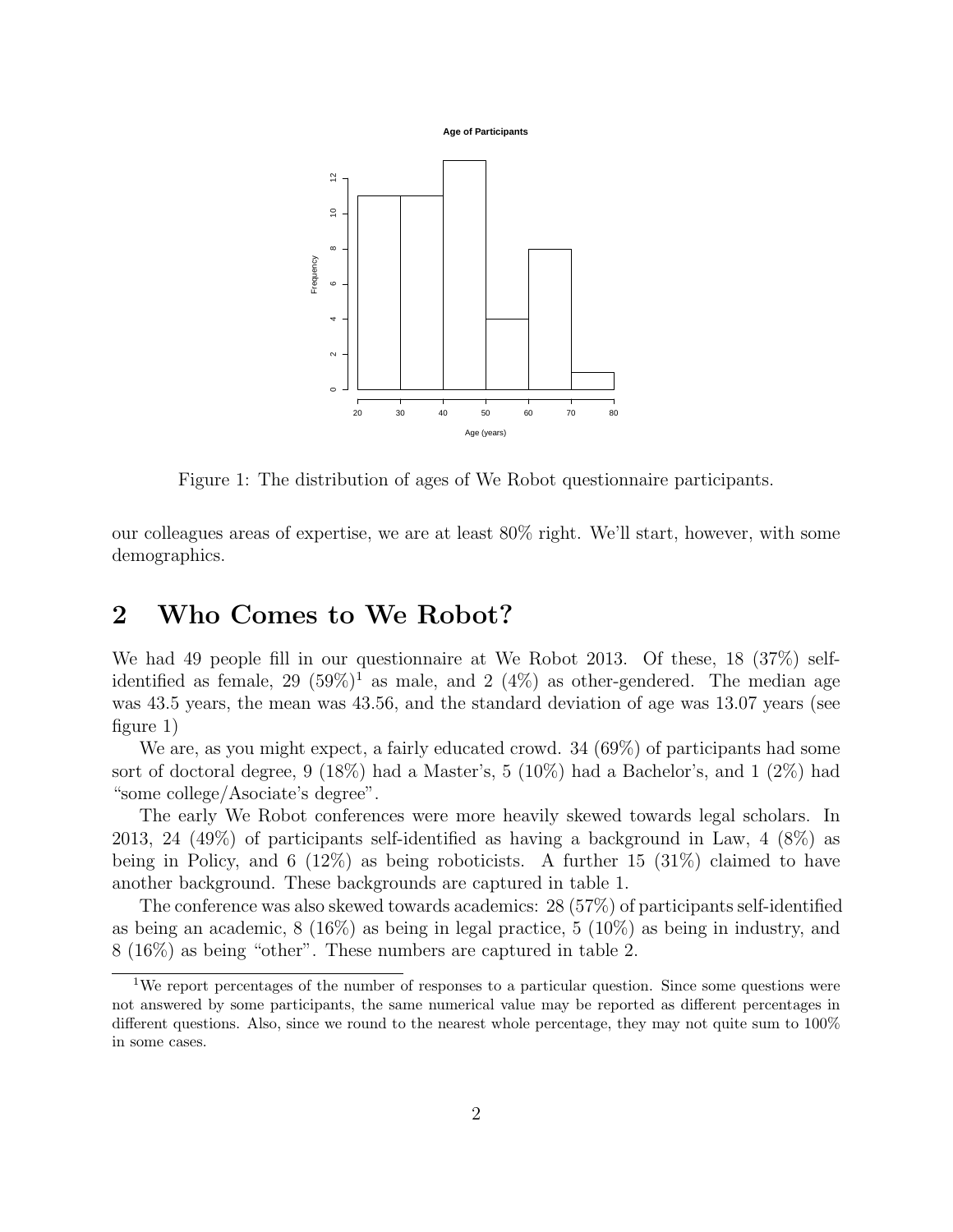| <b>Background</b>          | Number         |
|----------------------------|----------------|
| Law                        | 24             |
| Policy                     | 4              |
| Robotics                   | 6              |
| Other                      | 15             |
|                            |                |
| Journalism / Writer        | 3              |
| Philosophy                 | $\overline{2}$ |
| Biology, Geology, GIS      | $\overline{2}$ |
| Electrical Engineering     | 1              |
| Education                  | 1              |
| <b>Business Consultant</b> | 1              |
|                            |                |
| Law and Policy             | 3              |
| Law and Robotics           | 1              |
| Policy and Technology      | 1              |

Table 1: The backgrounds of We Robot questionnaire participants.

| Workplace            | Number         |
|----------------------|----------------|
| Academia             | 28             |
| Legal Practice       | 8              |
| Industry             | 5              |
|                      |                |
| Government           | 2              |
| State and non-profit | $\overline{2}$ |
| Journalism           | 1              |
| Media                | 1              |
| Self-Employed        | 1              |
| Retired              |                |

Table 2: The workplaces of We Robot questionnaire participants.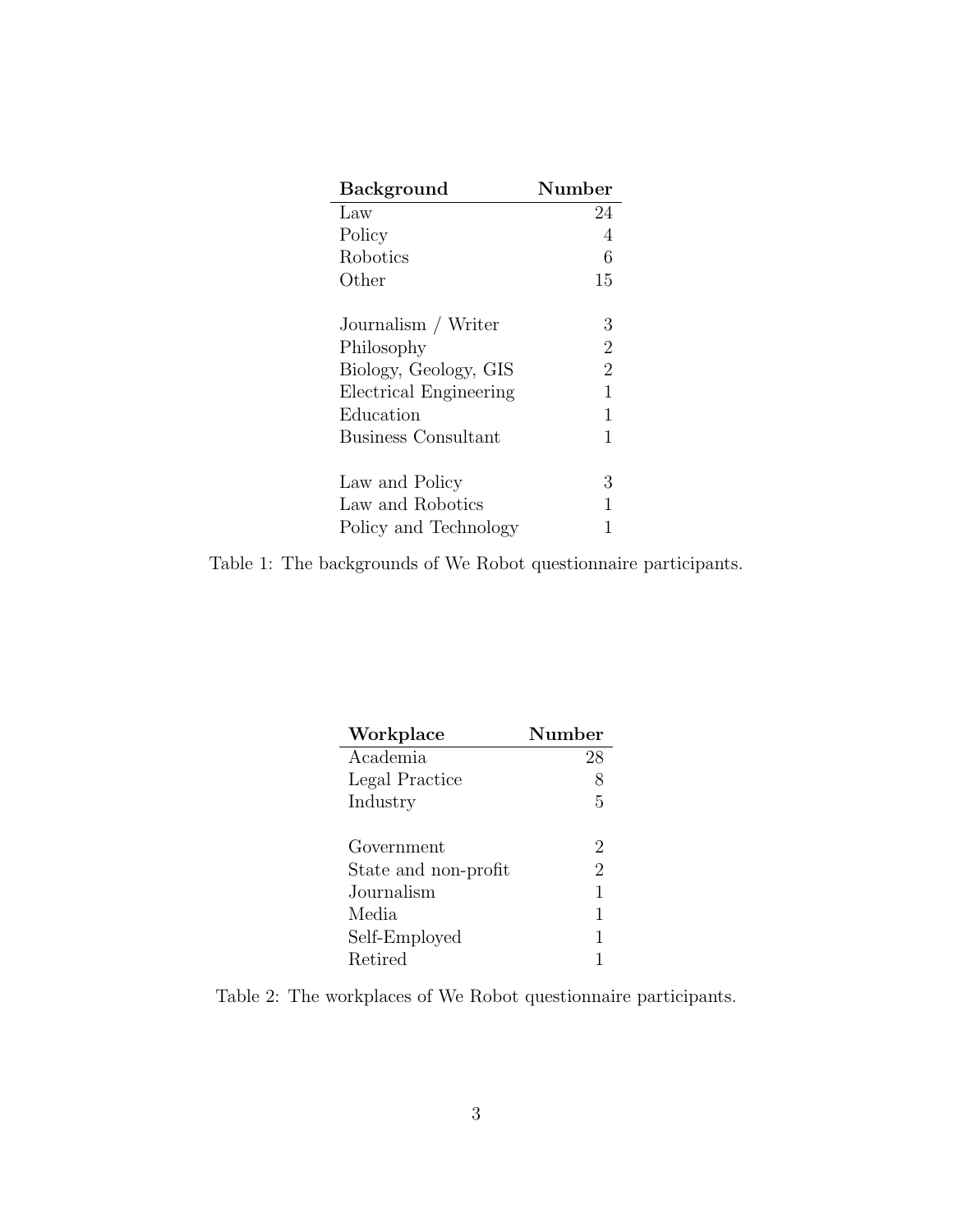Roomba Lego nxt. I have 9 of them. A toy robot 3d robotics quadcopter Neato, RWI B14 (2) VGo, Pioneers, ATRV-Jr, VGTVExtreme, 2 wheelchairs, Nao, Romibo, etc. Roomba Pleo Mint Roomba, Sphero, Parrot AR Drone Many Several Drones Many Personally Made

Table 3: Robots owned by participants.

### 3 Got Robot?

Since We Robot is concerned with robots, it seemed natural to try to find out how many people at the conference had direct experience with a real robot of some kind. 14 (30%) of participants actually owned a robot, while 33 (70%) did not. Two lucky participants both claimed to have "many" robots, while Roombas and drones were also popular. A number of research robots (such as the RWI B14, Pioneers, ATRV-Jr, etc) were also present, presumably from the robotics researchers. The full list of responses is given in table 3.

A larger number of participants, 36 (77%) had controlled a robot, while 11 (23%) had not. Of the 14 people who owned a robot two self-reported never to have controlled a robot, presumably because they owned Roombas. Of the 33 who did not own a robot, 15 reported controlling someone else's robot. We found the number encouraging but surprising, since it is over twice the number of people that own their own robot. However, over three in four people at We Robot can be expected to have direct experience controlling an actual, real robot.

Controlling a robot using a joystick or an app on your phone is one thing, but *program*ming it to perform some task is another. Of our participants, 28 (59%) had programmed a computer before, while 20 (41%) had not. Again, we find this number very encouraging, given the demographics of the participants. Three in five We Robot participants understand something about computer programming, and algorithmic thinking. A smaller number, 16 (33%), had programmed a robot before, while the remaining 32 (67%) had not. Of the 14 people who owned a robot, 10 (71%) had programmed a robot (presumably their own). Of the 33 who did not own a robot, 28 (85%) had not programmed a robot. 4 people owned a robot, but had not programmed it, and 5 had programmed someone else's robot.

If we assume that all 6 roboticists program their own robots, then this means that 10 of the remaining 39 participants, about 25%, also have experience programming some sort of robot. Even if we're pessimistic, and assume that 4 of these 10 are those from technical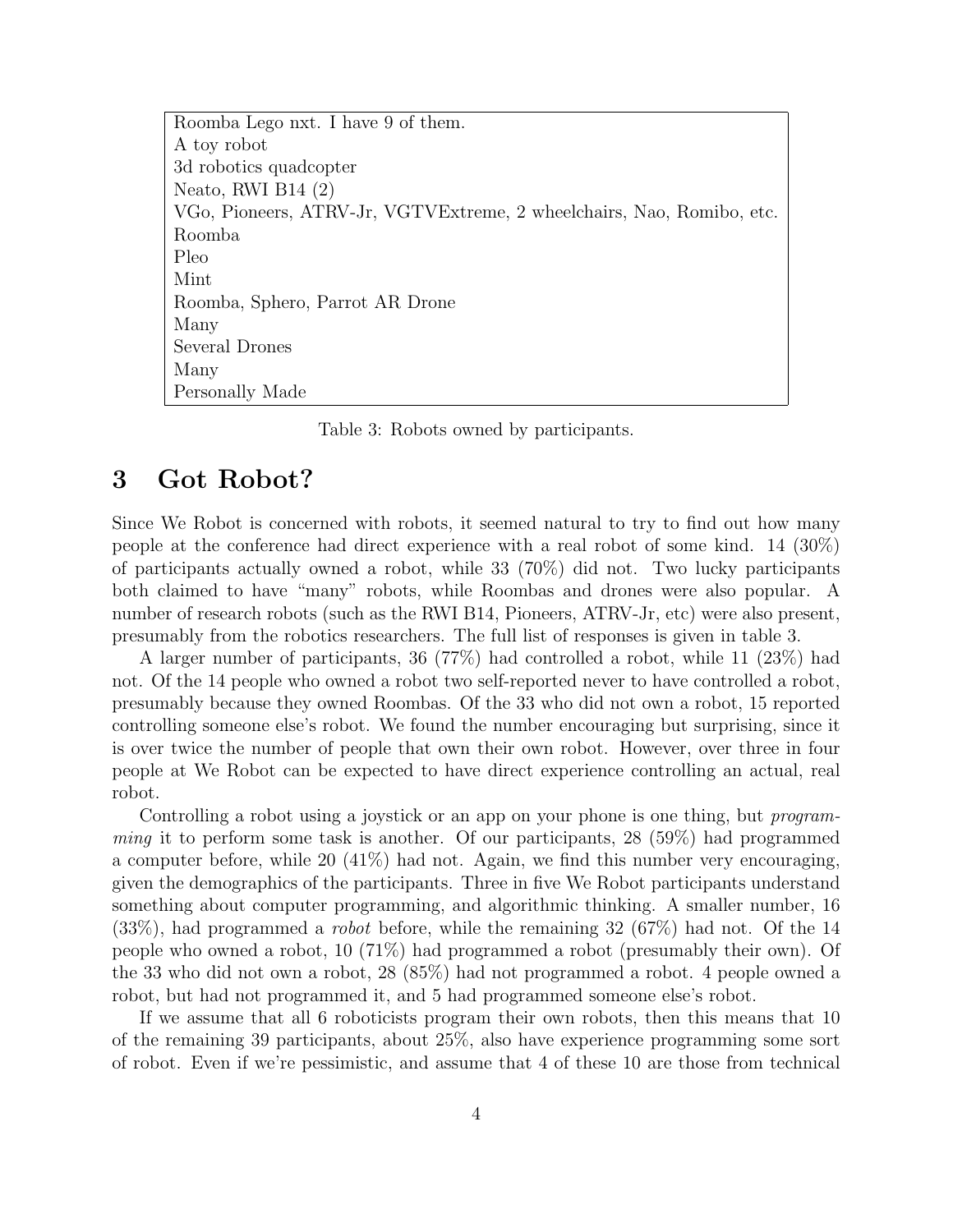|               | Programmed a Robot? |     |  |
|---------------|---------------------|-----|--|
| Background No |                     | Yes |  |
| Robotics      |                     |     |  |
| Law           | 21                  |     |  |
| Policy        | З                   |     |  |
| Other         |                     |     |  |

Table 4: Participants who have programmed a robot, broken down by background.

| factor                | $p < 0.001$ $p < 0.01$ $p < 0.05$ $p < 0.1$ |    |    |    |
|-----------------------|---------------------------------------------|----|----|----|
| programmed a computer |                                             |    | 28 | 38 |
| programmed a robot    | 12                                          | 20 | 27 | 29 |
| own a robot           |                                             | 13 | 23 | 28 |
| teleop a robot        |                                             |    | 20 | 28 |
| background            | 3                                           |    |    | 25 |
| work                  |                                             |    |    | 17 |
| gender                |                                             |    |    | 15 |
| education level       |                                             | റ  |    | ⇁  |

Table 5: Summary of the factors significantly affecting rankings for the three question groups. Note that the numbers in each column subsume the numbers in the preceeding columns.

fields that are not robotics (Electrical Engineering, Business Consulting, Law and Robotics, Policy and Technology, from table 1), this leaves 6 people (9%) from non-technical fields with robot programming experience. This is borne out in the breakdown shown in table 4.

Finally, and not surprisingly, programming computers and programming robots are significantly correlated with each other  $(X^2 = 14.2844, p < 0.05)$ . However, it seems that one participants programs robots, but not computers, which seems odd.

### 4 What Matters?

In the questionnaire, we asked participants to rate 25 things (see section 12) on a 7-point scale three times, to judge  $(1)$  where on the mechanism-robot continuum they thought it lay;  $(2)$ how autonomous they thought it was; and (3) how well they thought that they understood the underlying technology. While there are no "right" answers to these questions, we an tell something from the relative rankings that the participants gave. In general, roboticists were more likely to classify something as a mechanism rather than a robot, and to claim a greater understanding of the various systems than were the other groups.

We performed Analysis of Variance (ANOVA) tests to determine what factors (from the demographics questions) had an affect on the rankings given then these three question groups. A summary of these results is given in table 5.

This means that (with a significance of  $p < 0.001$ ), the thing that most affects your answers to the three groups of questions is whether or not you have programmed a robot in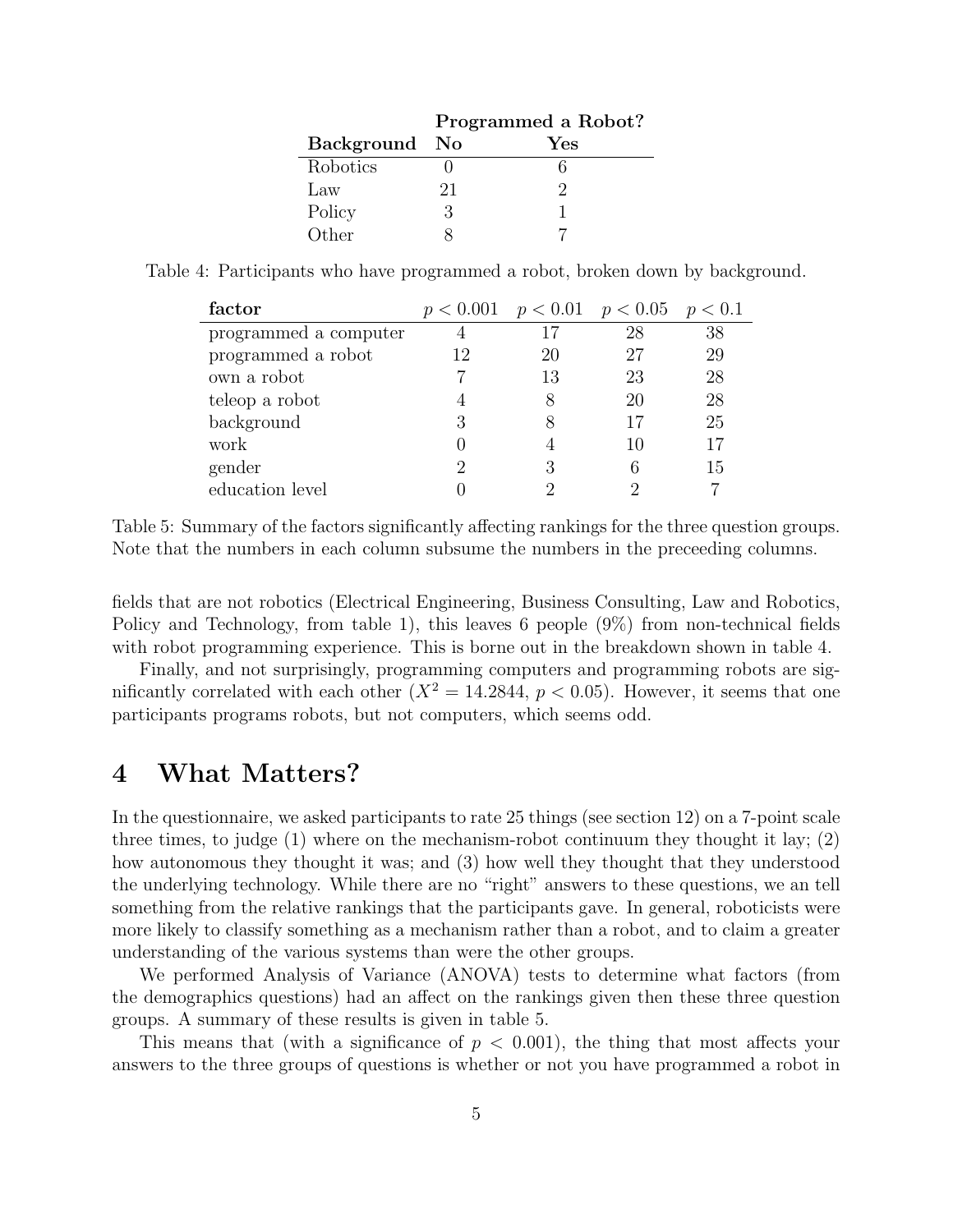the past. The first four factors in table 5 correlate strongly with background (specifically, with a background in robotics) and work (specifically, in academia).

All four of these factors correlate strongly with an self-reported increased understanding of the technologies, which is not surprising. They also correlate with a decreased variance of scores (the scores are more consistent between participants), and a lower average score on the mechanism-robot spectrum for most devices.

We would expect that the scores on the mechanism-robot spectrum would correlate with those on the autonomy spectrum for the same devices. This comes from our assumption that mechanisms are not autonomous and robots are (which is more-or-less borne out in the results reported in section 5). However, it is not well-supported by the numbers. In fact, at a significance level of  $p < 0.001$ , only one system, "a powered exoskeleton worn by a human". shows this correlation. At  $p < 0.01$ , "the anti-locking brake system on your car" is added. At  $p < 0.05$ , we also get "a Roomba vacuum cleaner" and "landmine". This suggests that, contrary to our original belief, how mechanistic a system is does has little to say about its level of autonomy.

We also assumed that there would be some correlation between how well a system was understood and how autonomous or how like a robot it was. There turned out to be no evidence for this in the data, other then a mild correlation  $(p < 0.05)$  between understanding and the level of autonomy for "light switch" and "the system that won the recent DARPA robot challenge".

Despite not finding what we expected, we take these results as encouraging. The things that most strongly influence rankings (programming robots and computers, controlling a robot, owning a robot) are all things that we can control. We can buy robots and play with them. We can learn to program a computer. Doing these things should bring the perspectives of We Robot participants from different areas and with different backgrounds more into alignment, and help reduce misunderstandings about the underlying technologies.

### 5 Mechanism or Robot, Redux?

We asked the participants "In your mind, what are the main distinctions between a mechanism and a robot." There were a wide variety of answers to this question, which reflects the wide variety of opinions that we hear at the conference.

Two participants thought that the main distinction was the predictability of the system:

- 1. unpredictability
- 2. mechanisms always do the expected action unless it is broken

This seems to indicate that if we understand the system in enough detail to predict what it will do, then it is closer to being a mechanism than a robot. It might also implicitly claim that robots are more unpredictable than mechanisms. However, we claim, this is very subjective, since it relies on the understanding of the observer; if a roboticist looks at a robot, they might be able to predict exactly what it will do in a given situation, pushing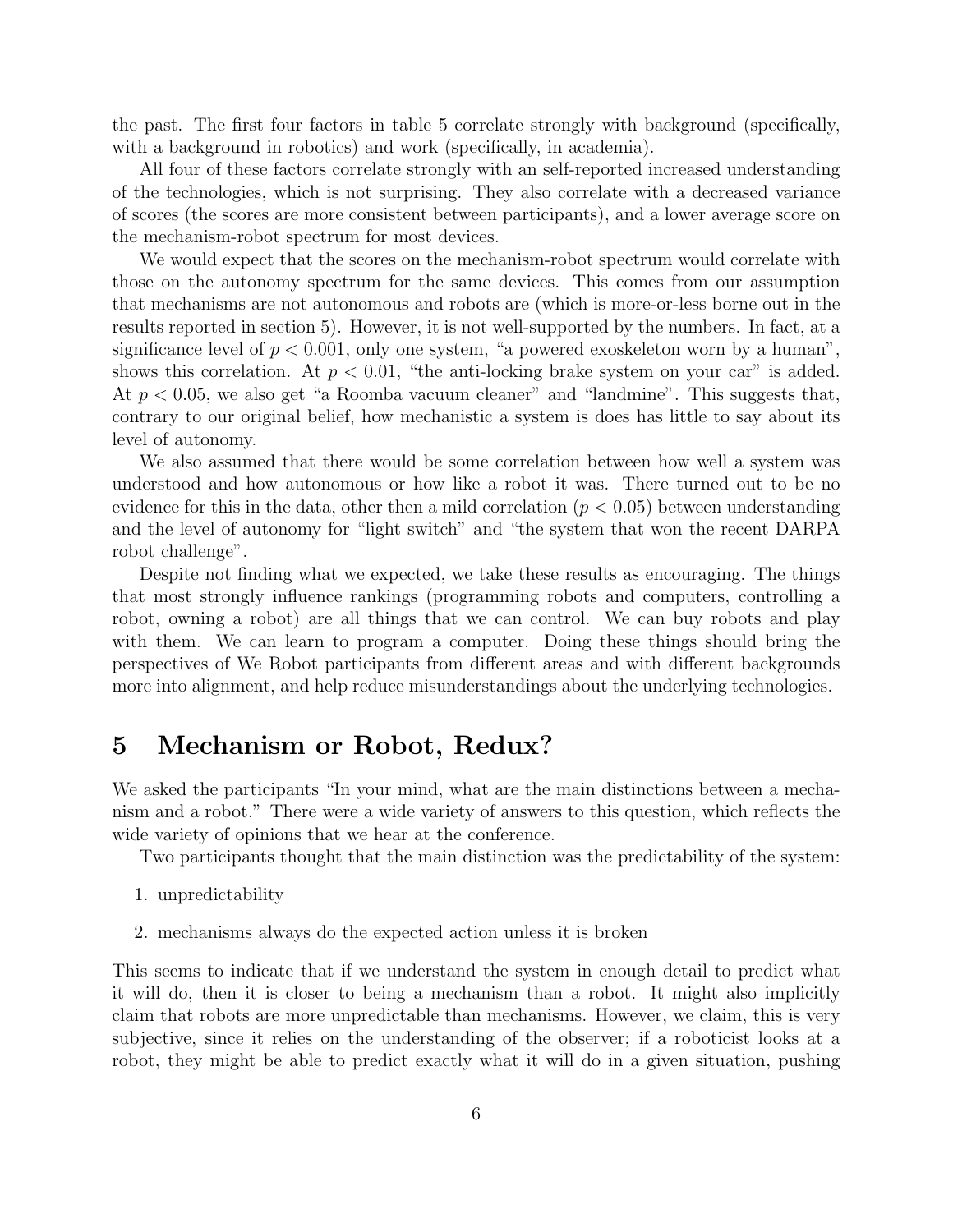it towards a mechanism. However, a lay person, watching the same thing, might classify it more as a robot, since they don't know what's going on under the hood.

This complexity theme was picked up by a number of other comments:

- 1. Embodiment, degree of automation, technical complexity, anthropomorphism.
- 2. Robot involves some processing of environment, purpose, decision-making
- 3. A degree of sophistication
- 4. complexity
- 5. automation complexity
- 6. feedback
- 7. complexity of feedback, pattern recognition, and learning systems

These also start to hint that a robot has sensors and somehow processes information in a way that a mechanism doesn't. Also that a robot is more sophisticated and complex than a mechanism is. Again, we contend that this is observer-dependent; the less one understands a system, the more like a robot it is. However, we would argue that mechanisms also process information and sense the world, albeit in a rudimentary way. A light switch, for example, was universally classified as being a mechanism in an earlier question. However, one could argue, that this device senses the state of the switch, and acts accordingly, either allowing current to pass through to the light or not. In fact, there is a classic argument in robotics as to whether or not a thermostat is a robot or a mechanism. It can be purely mechanical, in the same way that a light switch is, but it can seem to make a decision based on sensing the environment. The question has, of course, been further muddied by the arrival of the Nest thermostat, a high-tech thermostat with learning and (rudimentary) artificial intelligence appearing on the market.

Other comments centered around the independence of the system; does it need a human to cause it to do something:

- 1. Need for human input
- 2. mechanism doesn't do anything until person or something activates it with physical act; tends to be simpler (even one activity)
- 3. mechanisms are actuators controlled by humans, with either human or electro-mechanical sensory input. Robots sense their environment with electro-mechanical sensors, have one or more computer processors to analyze and fuse the data, which then determines what action to take. The robot acts in the physical world (not just a computer display).

This raises the question of a robot that only does what it's human controller tells it to. Is it a robot, or is it a mechanism? The last comment as hints that robots might have more on-board processing, and need computers of some sort. It also argues for embodiment; a robot physically acts on things in the real world. This is backed-up by one more comment: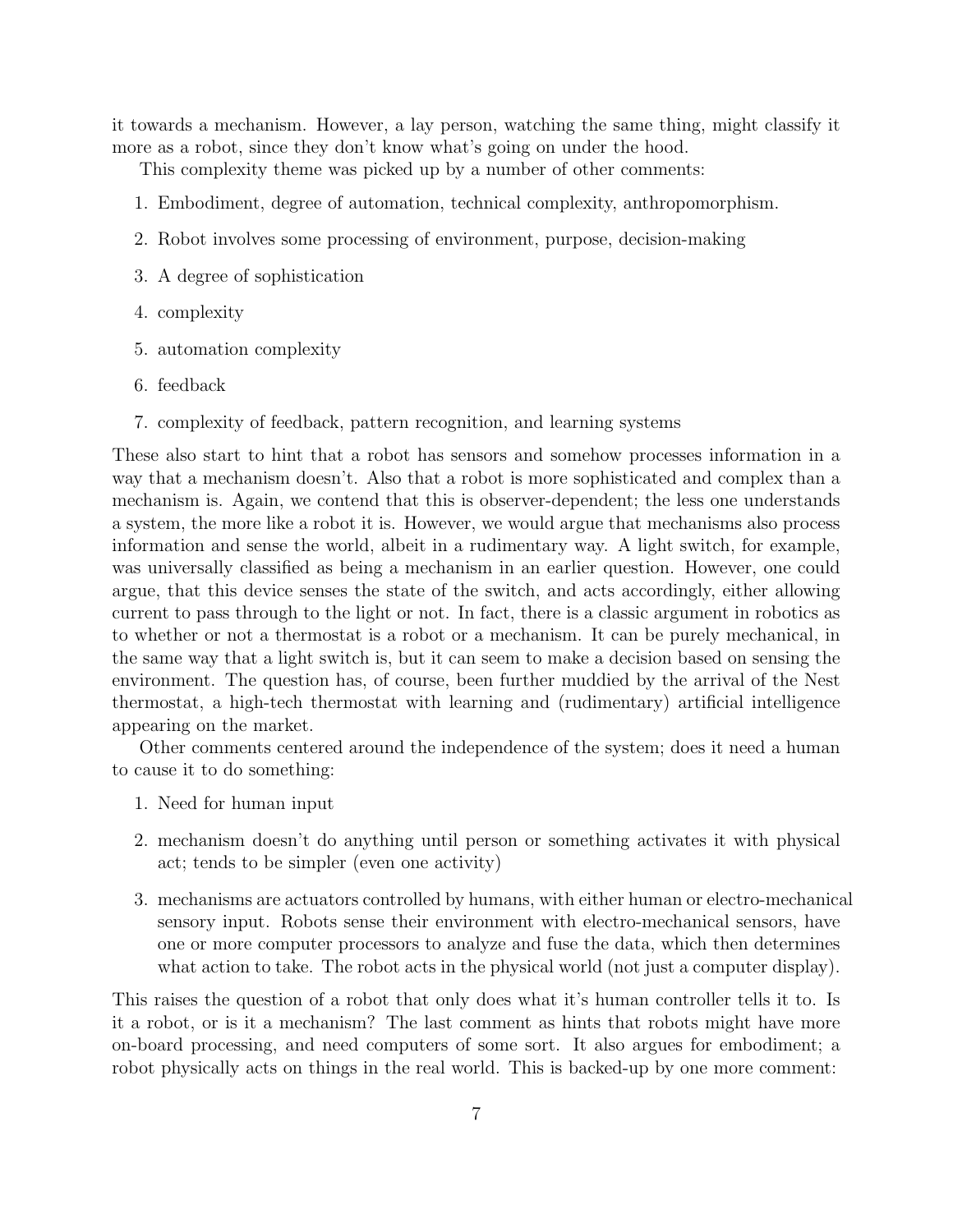1. A robot can manipulate the environment

We believe that the participant means *intelligently* manipulate the environment in this case, since even simple mechanisms (like a trebuchet, for example) can manipulate the real world in some way (by throwing parts of it into the air).

Finally, the largest set of responses addressed intelligence and autonomy: robots are things that can make decisions on their own, based on some sort of reasoning process:

- 1. autonomy; discretion; ability to learn and change choices
- 2. Sensor based decision making, embodiment, mobility, and knowing it when I see it-¿ it's a fuzzy defintiion
- 3. Sense, Think, Act
- 4. AI and actuators
- 5. Autonomy and motion
- 6. Autonomous behavior, mechanical vs. automated
- 7. A robot can run independently of its operator
- 8. autonomy
- 9. Thinking, Independence
- 10. Robot has a semi autonomous system and is programmed
- 11. Mechanism is human controlled

These comments seem to suggest that a robot is a physical container for artificial intelligence. This implicitly implies some sort of (sophisticated) sensing, computational hardware, and actuation that can affect the world. We believe that most of the comments also implicitly assume that robots are embodied, although few of the comments explicitly mention this.

So, it seems that the distinction between a mechanism and a robot is complicated. How much different would the conference be if it was We Mechanism? We're willing to bet that the answer is "not much", based on the questionnaire responses. Just as in the field of robotics itself, there's no real consensus of what a robot is, and where the dividing line between robot and mechanism is.

Is this even a useful question? Would it help the discussion at We Robot to have a more precise definition of what we mean by "robot"? Would it benefit us to have an ontology of systems that we talk about, and a commonly-used way to talking about them? It might since, unless we're all talking about the same thing, discussions can start to get misleading. If I say "robots are evil", it *really* helps to understand what I mean by *robot*, since it frames the discussion. Perhaps a more precise statement, such as "category 2b robots are evil" would be clearer and help us to make faster progress, assuming that we can decide how to split up the world of robots and mechanisms into nice, neat, non-overlapping bits. However, this might be a rabbit hole that we, as a community, might not want to go down.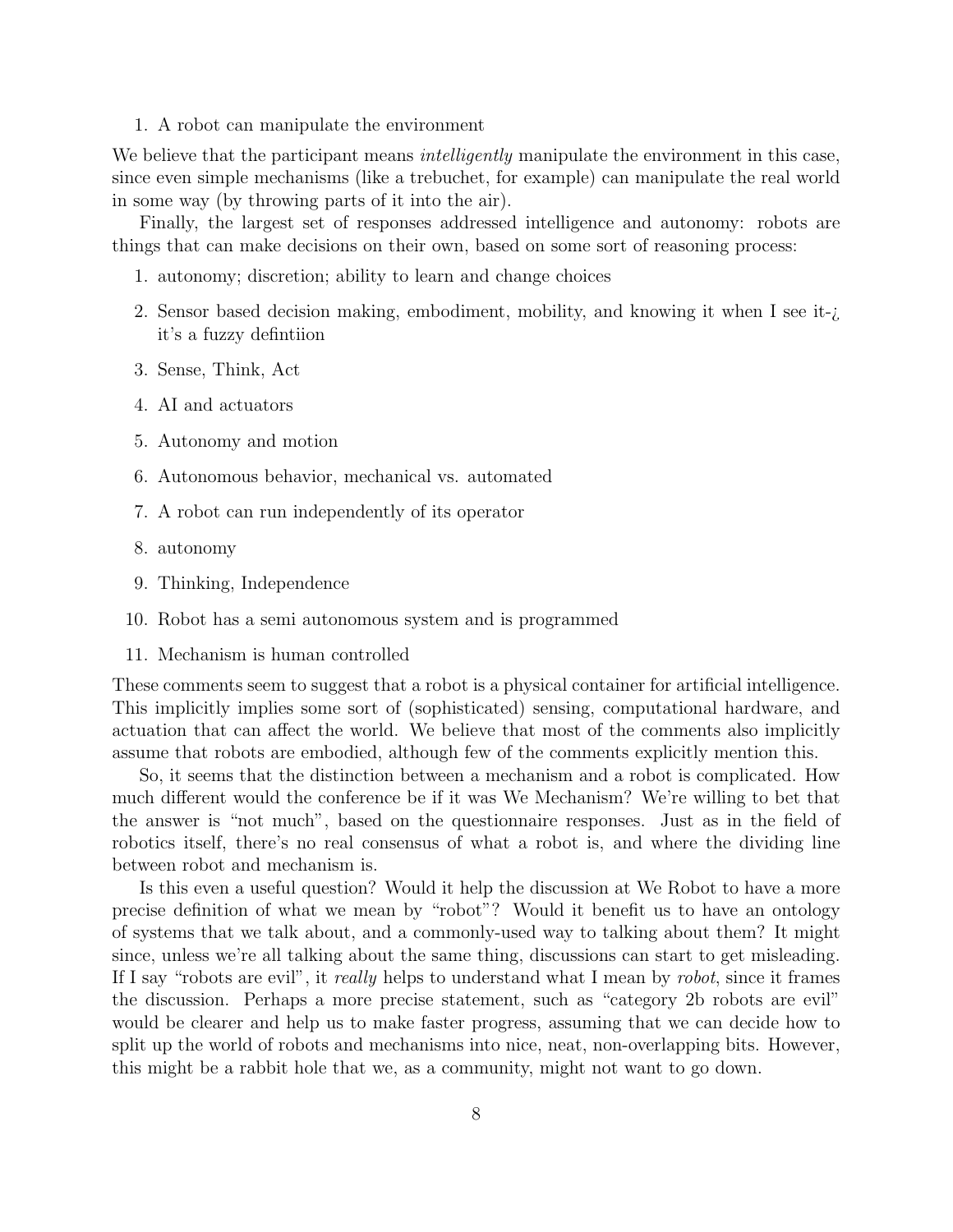| Law  | Policy | Robotics | Other |
|------|--------|----------|-------|
| 1.10 | 1.33   | 0.00     | 0.97  |
| 0.17 | 0.25   | 0.33     | 0.18  |
| 0.91 | 1.33   | 0.50     | 1.36  |
| 1.03 | 0.92   | 0.00     | 0.82  |
| 1.16 | 2.25   | 0.00     | 1.15  |
| 0.80 | 1.00   | 1.00     | 1.27  |
| 0.91 | 0.00   | 0.00     | 0.93  |
| 0.10 | 0.00   | 0.00     | 0.79  |
| 0.11 | 0.00   | 0.00     | 0.79  |
| 0.24 | 0.67   | 0.50     | 0.45  |
| 0.26 | 0.25   | 0.33     | 0.20  |
| 0.23 | 0.25   | 0.50     | 0.57  |
|      |        |          |       |

Table 6: Variance of responses to a variety of legal questions, by area of background.

### 6 What Law Applies?

We asked participants to identify what area of law (contract, property, criminal, or tort) applied in twelve hypothetical situations involving a robot. The main think that we learned from this question is that the law is complicated, and hinges on details and intent. We learned this mostly because of feedback from the participants, as they explained how poorlydesigned the question was. There wasn't enough context for most of the situations; the intent of the various parties was not make clear; often multiple areas of the law applied. In the questionnaire, we allowed only one area of the law to be chosen. We readily concede that the question was poorly-designed to elicit the areas of law that might pertain.

However, we can learn something from the responses. By coding each area of the law with an integer, and calculating the variance of the responses, we can get an idea of the amount of agreement among the respondents. A variance of zero means that everyone agreed on a single answer. Greater than zero implies disagreement; since the scale is nominal, we cannot say much about the *emph* size of the non-zero variances. Table 6 summarizes these variances, broken down by the self-identified areas of expertise of the participants. The interesting thing to note is that the legal scholars and those who identified as "other" never completely agree on the area of law that applies. However, policy scholars are in complete agreement in 3 of the 12 examples (25%), while the roboticists agree in 6 out of the 12 (50%). We interpret this as an over-simplification of the situation by those less familiar with the details of the law. As we said above, the legal interpretations of these situations are (to us, as roboticists) subtle and often not as clear-cut as we would like them to be.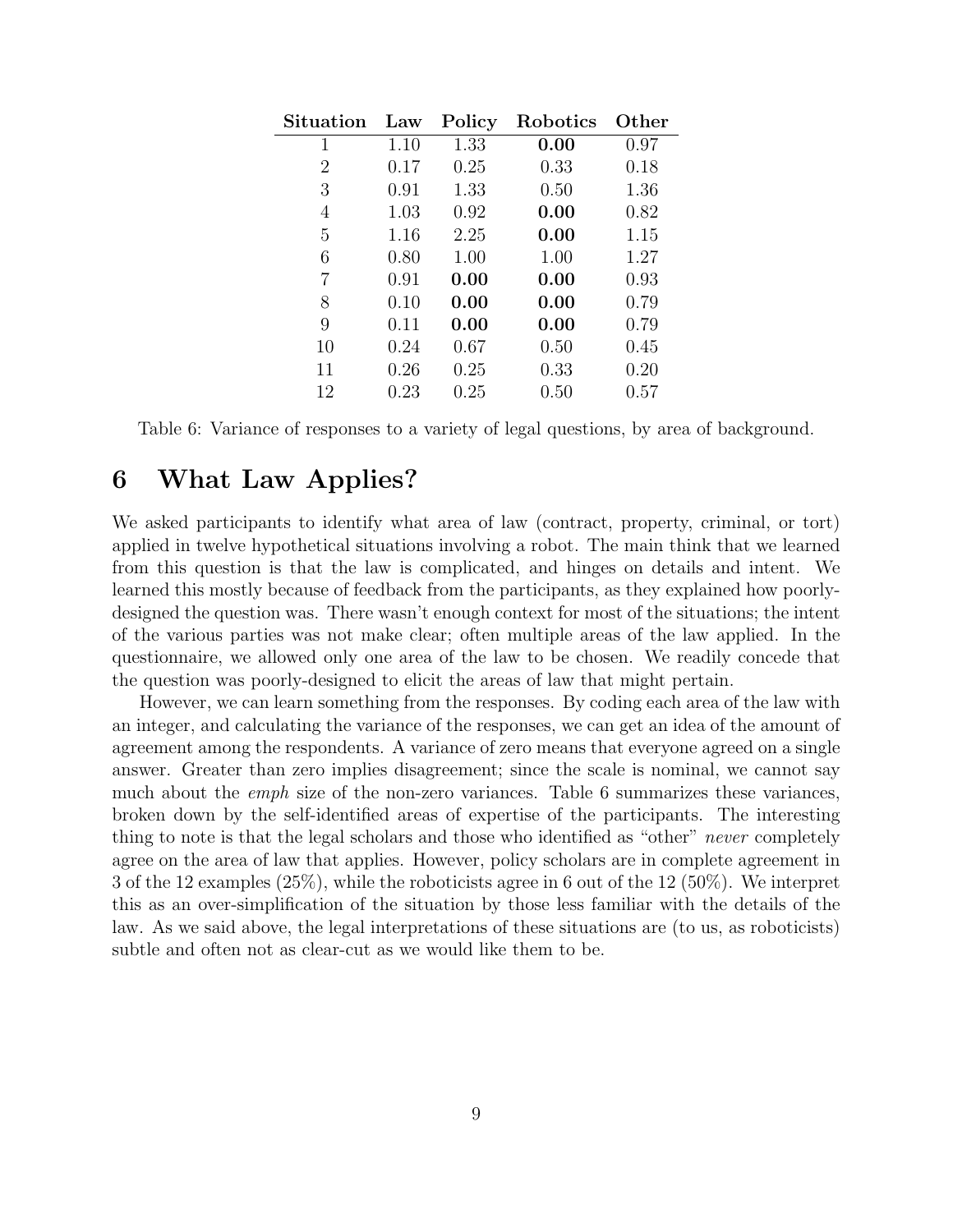# 7 Most Pressing Problems

We asked participants "In your opinion, what are the most significant legal or policy problems for robotics at this time?" Again, there was little consensus here, and a wide variety of opinions. The largest block of responses dealt with liabilities and torts:

- 1. Allocating responsibility
- 2. Where to place the blame.
- 3. assigning liability when a robot commits a crime or property damage
- 4. What happens if a robot hurts someone.
- 5. Delegation, Liability
- 6. sorting liability  $+$  responsibility in design
- 7. liability
- 8. Liability
- 9. Safety related torts
- 10. Need to have standards to reduce tort suits
- 11. Product liability
- 12. Liability will the manufacturers be liable for all robot malfunction?

Privacy and regulation were also common:

- 1. Privacy, data security, products liability/negligent design, insurance
- 2. Space and privacy boundaries, safety
- 3. privacy
- 4. Regulations from the FAA
- 5. FAA
- 6. regulators

And, there were a variety of other responses:

- 1. patent thickets, privacy intrusions, insurance
- 2. personification and dignification of machines, in a social environment where too few people are accorded the full dignity of personhood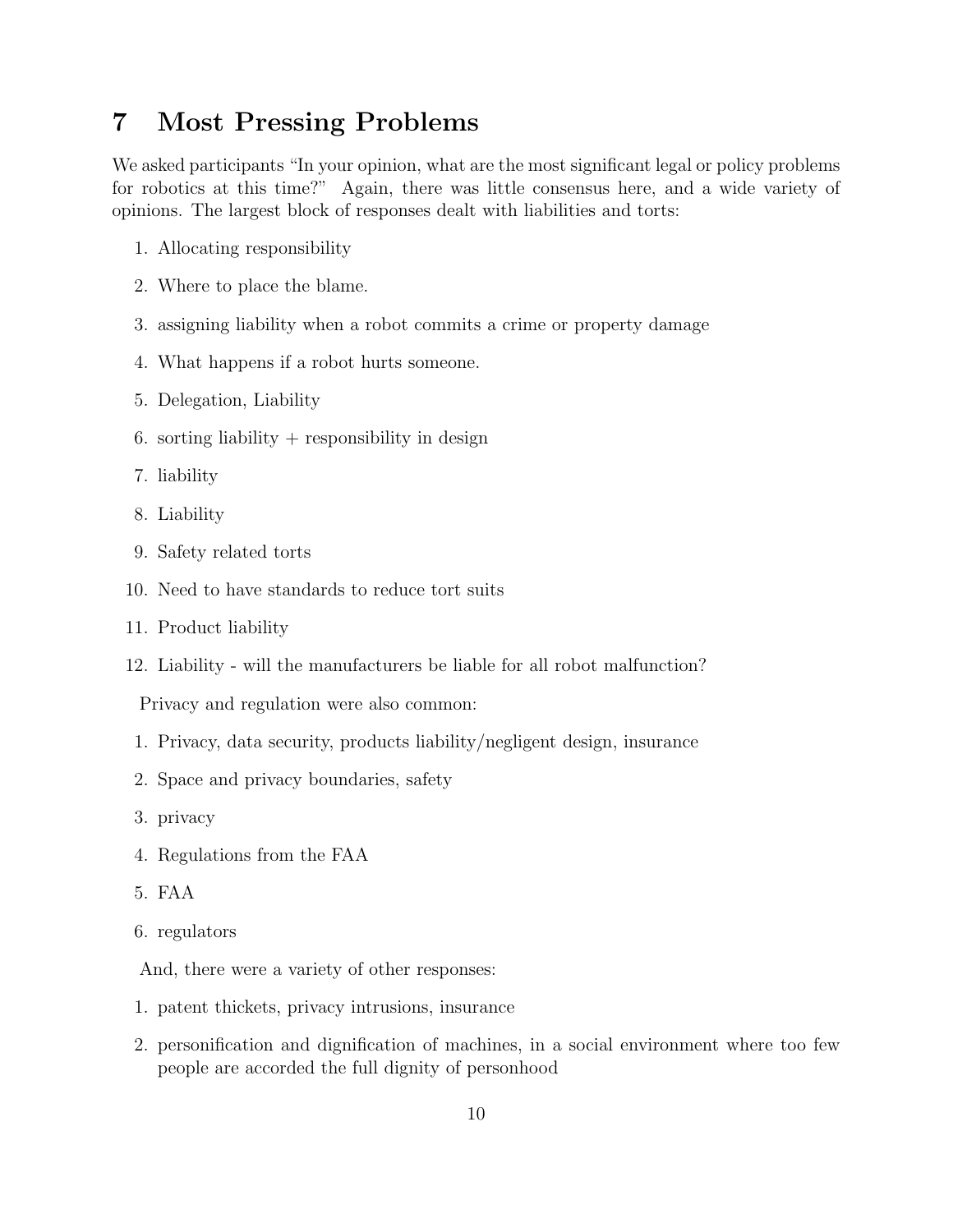3. poorly-prepared judges

4. Having an understanding of the technology, not thinking of scifi

5. security

6. human expectations and vested political interests

7. Agency

8. Contracts

9. Getting metaphors right

10. The need for imagination conflicts with a system based upon precedent

11. Authority to execute actions when a person says No

We present these with little comment, except to note that the breadth of responses is very broad. There are lot of possible concerns with robotics, captured by the statements above, all of which are valid. However, as a field comprised of individuals, we have a limited amount of time. This suggests, to us at least, that it would be useful to start thinking about what issues are the most immediately pressing: what problems, if we don't think about them now will come back to bite us in the next few years. Or, perhaps, what problems are so important that, if we don't address them now, will cause huge problems in the longer term?

While it's probably futile to try to agree on a small set of issues to focus on, it might help to focus the discussion to think about *how* and *when* each of the problems listed above will affect us if left unstudied. This way, we might be able to most effectively apply our (all too limited) resources to best effect.

### 8 Metaphors for Robots

The metaphors and analogies we use to explain systems matter because they strongly frame the system we are describing. Using "an electronic letter" as the analogy for email is different than using "an electronic postcard". The former implicitly suggests a private, and perhaps serious, communication, while the latter suggests a more open, less serious one.

So, how do we talk about robots performing tasks? We asked the participants to provide metaphors for a robots in a number of situations. Here are some examples of what they said:

### A Roomba robot vacuum cleaner

maid  $(6)$ ; housekeeper  $(5)$ ; tool  $(4)$ ; cleaner  $(3)$ ; cleans  $\vert$ things $\vert$   $(2)$ ; machine  $(2)$ 

broom; co-worker; helper; moving vacuum; muppet; out of sight out of mind; randomness; random walk; reliable commodity; servant; service; Service robot; smart appliance; trained bug; vacuum cleaner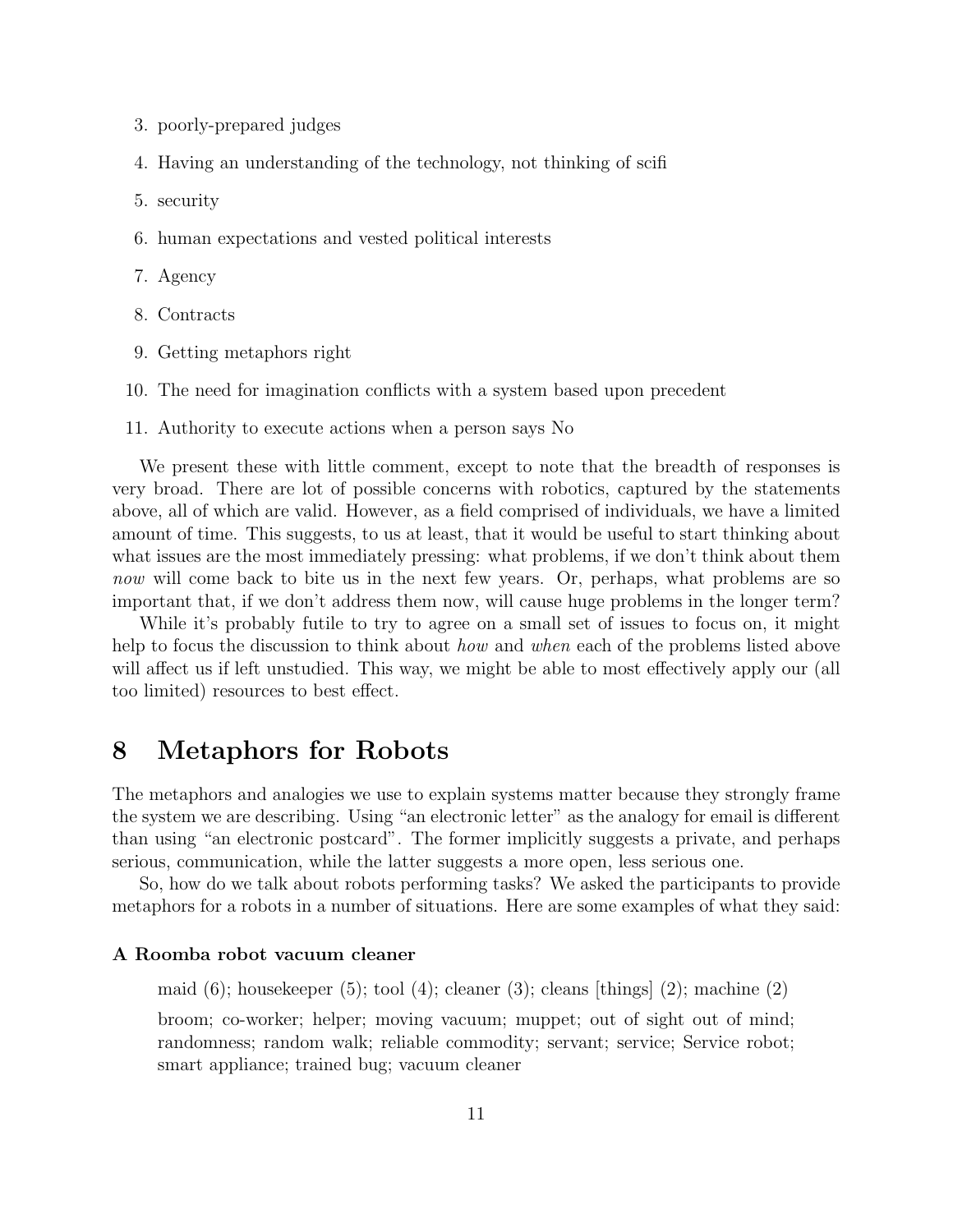The most popular way of thinking about this cleaning robot was as a (human) maid; someone that cleans for you when you're not there. If we code each of the responses as describing in terms of a living thing (generally a person) or a machine, 17 out of 37 descriptions (46%) analogize the robot as a living thing. Since 5 of the metaphors describe concepts rather than things, we discard them, leaving us with 53% of the descriptions in terms of a living thing, and not a machine. This seems natural, given our tendency to anthropomorphize things, and to describe them in terms of things that we already know. Maids do, of course, clean for us much in the same way that Roombas do.

### An android that cleans your home using your vacuum cleaner and cleaning supplies

maid (13); servant (3); housekeeper (3); helper (3); humanoid uses my tools (3); service  $(2)$ ; wife  $(2)$ 

cleaning lady; co-robot; co-worker; mom; reliable; smart appliance; Smart cleaner

This system is, functionally, the same as the previous one; it cleans your house while you're not there. However, it is explicitly framed with an android doing the work, and this dramatically affects the responses.

The overwhelmingly most popular response this time was "maid", with 13 out of 37 responses (35%). This response has over four times the number of replies as the next most popular, "servant". If we again code for analogies to humans or machine, 25 (68%) of responses do this, rising to 81% if we remove answers that are purely descriptive or that describe concepts. My simply changing the morphology of the system, we have changed the what that the participants analogize it, making it appear somehow more human. While the framing of this problem was quite crude (and the reader could even argue that it's not framing, since we intentionally describe a physically different system), we believe that it is a clear example of two systems that are functionally identical being analogized very differently. As we have previously argued,<sup>2</sup> this could profoundly affect the laws that grow up around this new technology.

Is also notable that adding an android to the description cause some of the responses to be explicitly gendered. The system was described as a "wife", a "mom", and "cleaning lady". Even leaving the problem of gender stereotyping aside, this raises significant issues, since both "wife" and "mom" are analogies that carry a lot of entailments with them, elevating them beyond simple machines. 11% of responses were gendered in this way. If we include some of the other responses that suggest a female role,<sup>3</sup>, this number increases to  $54\%$ of responses. This compares to 30% for the previous question, if we include "maid" and "housecleaner".<sup>4</sup>

<sup>2</sup>How Should the Law think about Robots?, Neil M. Richards and William D. Smart.

<sup>3</sup>And here, the author freely admits to applying his own gender stereotypes to "maid" and "housecleaner".

<sup>&</sup>lt;sup>4</sup>We note, with some irony, that the question was formed with an *android* which, from the greek, has a male gender. A female robot with a human shape would be a *gynoid*.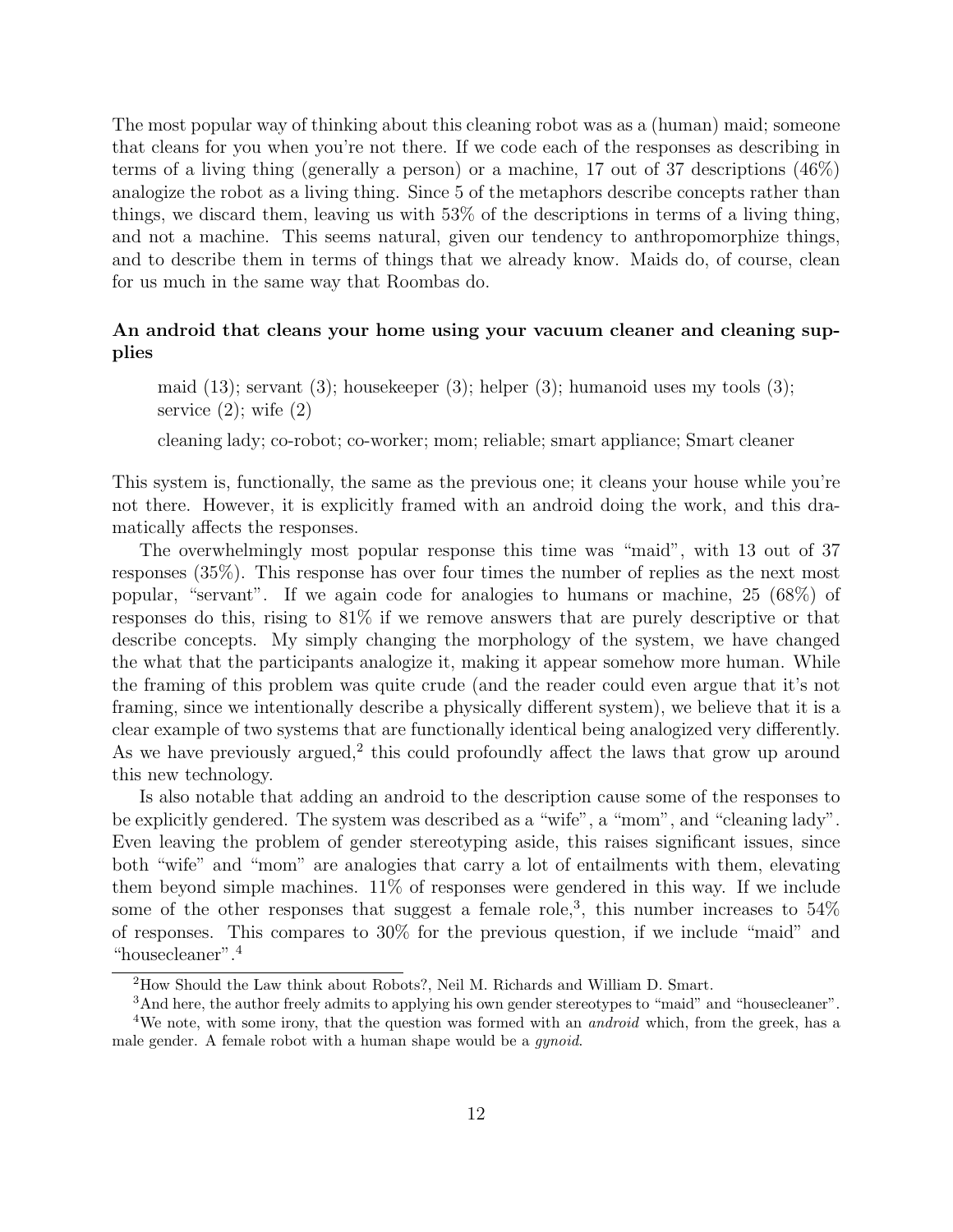### An automated shopping trolley

helper  $(3)$ ; service  $(3)$ ; cart  $(2)$ ; salesclerk  $(2)$ ; shopper  $(2)$ ; shopping cart  $(2)$ ; tool  $(2)$ 

assistant; car; careful; co-worker; dog; family member; follows me in store, get what I point at; inventory picker; labor saving device; machine; muppet; RC car; red wagon; shopping assistant; smart appliance; subway with stops; transporter; vehicle

This example generated a wider variety of responses, with no clear winners. Participants were split between analogizing it as a person  $(46\%)$  and a machine  $(54\%)$ , not counting concepts. Interestingly, only two people analogized it for what it actually is, a shopping cart.

### A robot you encounter in a grocery store carrying a box of cereal and a loaf of bread

shopper (6); stockboy (3); employee (2); helper (2); personal shopper (2) ; worker (2)

carb-bot; citizen; cleric; co-robot; co-worker; friend; gluten tolerant; motorized shopping; must be doing the shopping for a person; obsticle; prop; shelf replacer; shopping tool; smart appliance; someone else's; thief

Again, this is a similar system to the previous question, but framed differently. By using the word "holding", we imply that it has hands and presumably a humanoid shape. We don not explicitly give it a purpose, but allow the participants to determine it from context. However, functionally it is a similar system: something that carries groceries around a store.

Again, the reframing causes more human-like analogies (71%) than machine-like (29%), again removing concepts. This is a dramatic increase over the previous question although, as before, we admit that there is more the just a simple framing effect going on here. However, once again, the implied morphology of the robot system affects how people choose to describe it.

We note, however, that the specificity of the question brought out the wags, who described the system as "carb-bot" and "gluten tolerant", both of which seem more possible than relevant. The analogy to a "cleric", however, escapes us.

# 9 Other Participant Comments

We also asked the participants what question we *should* have asked, but didn't. Four of the participants responded, two with comments ("None; it was already too long." and "This was good and hard.") and two with additional questions:

1. What is a human?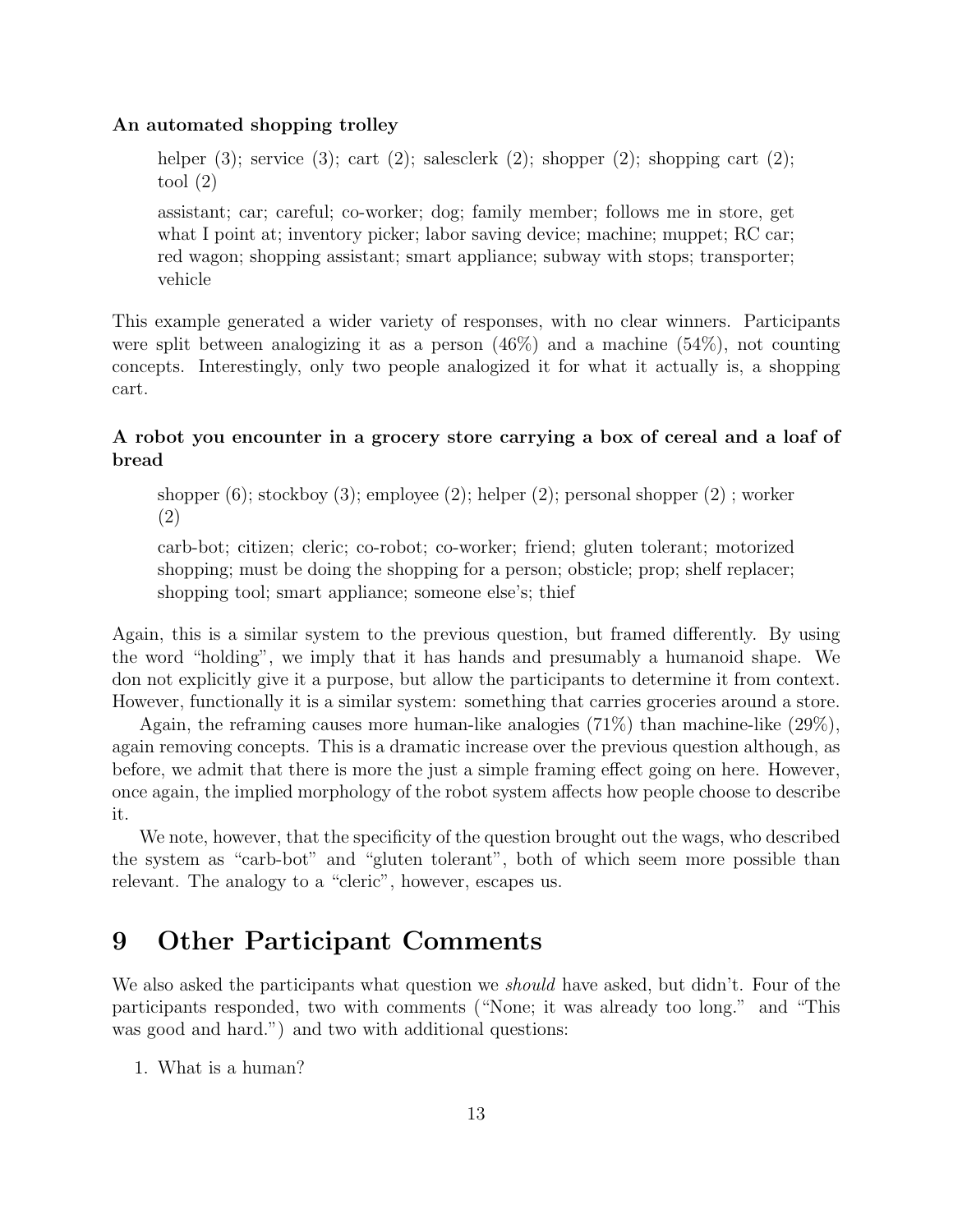2. Are robots a risk or benefit to society?

The first was asked by someone who self-identified as being an electrical engineer (rather than a philosopher). The second was asked by someone who self-identified as being in both Law and Policy. Both questions are very relevant to We Robot, especially if one takes "what is a human?" in the human-in-the-legal-sense interpretation. We attribute the lack of other responses to questionnaire fatigue, agreeing with one of the other commenters that, in retrospect, the set of questions was probably too long.

Finally, we asked the participants if there they had any other comments about the questionnaire. This provoked a little more activity, with 9 responses. Two participants commented that some of the questions were confusing, and lacked detail, especially for the questions pertaining to the law. This point is well-taken, and confirms that the author, at least, still has much to learn about the law, even to the extent of how to frame questions that make sense. Other comments showed varying levels of support for the intention of the questionnaire. However, perhaps the most interesting comment was: "They don't get mad at you like people do therefore more trustworthy than a person". This comment seems to equate trust with even-headedness and, presumably, predictability. Whether or not his is actually the case, we leave as an exercise for the reader.

# 10 Suggestions

How can we use the results presented earlier in this paper to strengthen the We Robot community? We have some modest suggestions:

- 1. Buy a robot and play with it. Drive it around a bit. These are the simplest ways to learn about robots, and our results suggest that having direct experience of a robot is one of the most significant factors in how you respond to the questions in our survey. If everyone in the We Robot community did this, we believe that we would have a more common understanding of what real robots, what they can reasonably do, and what their limitations are.
- 2. Learn to program a computer or a robot. Along with having direct experience of a robot, knowing a little bit about programming, either computers or robots, is a significant factor in determining how you respond. Although harder than just driving a robot around, these are probably the two most effective things that a member of the We Robot community can do to have a more realistic understanding of current robot technologies.
- 3. Pinning down definitions a bit. An ontology of the things we talk about, and a common nomenclature that we can use to reduce confusion. This might not answer the "what is a robot?" question, but it can bound the systems that we talk about for a given argument.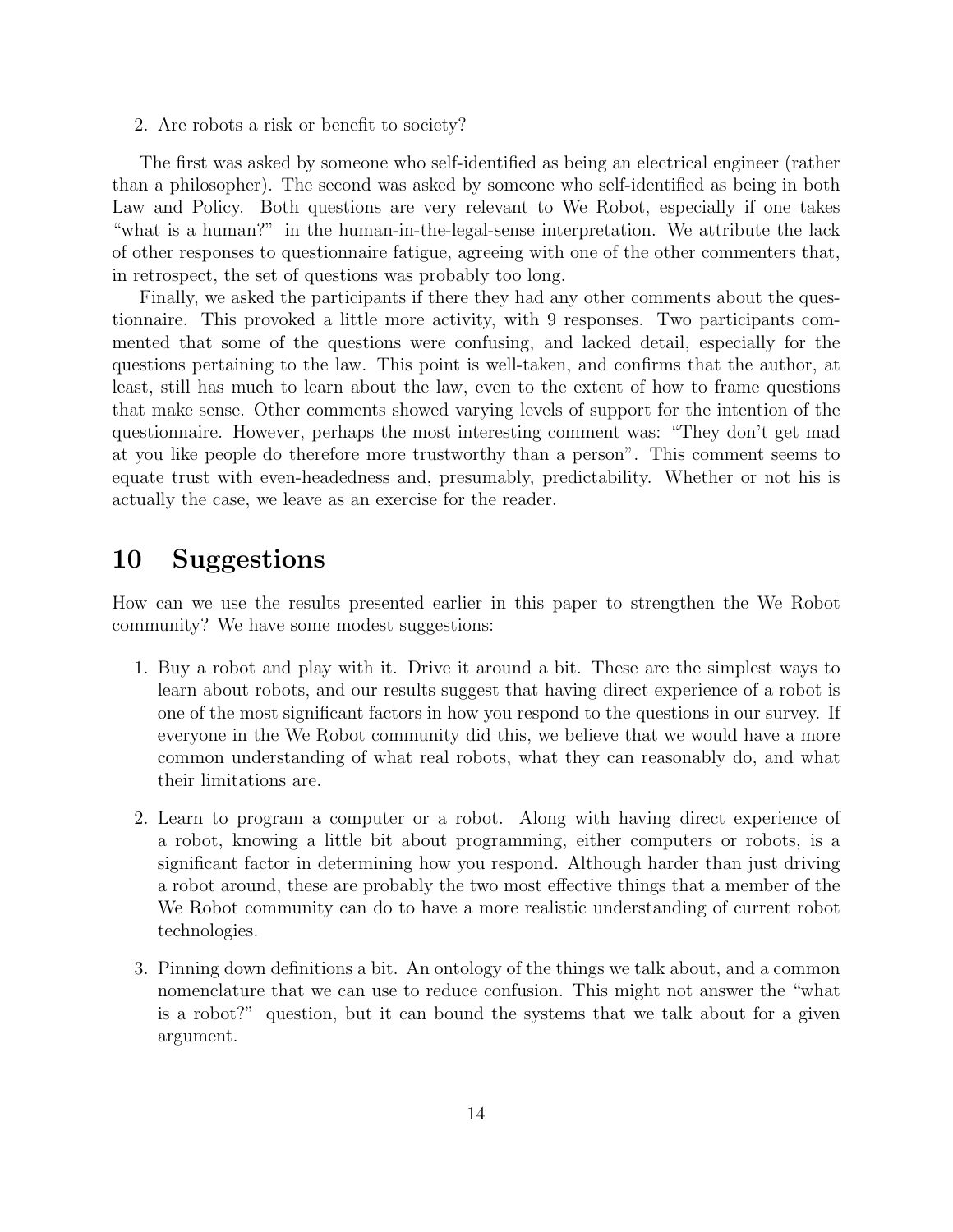- 4. Think critically about how and why the problems enumerated in section 7 will affect society if left unstudied, to better understand where we can, as a field, most profitably spend out time.
- 5. Avoid the Android Fallacy<sup>5</sup> at all costs. As we showed in section 8, framing can have a dramatic effect on the metaphors and analogies that we use to describe robot systems. This, in turn, can lead to loaded descriptions and, we claim, will make it harder to form clear, appropriate legislation and policy.
- 6. Be aware that the areas in which you are not a specialist are at least as subtle and complex as your own. This seems somewhat obvious, but it is often easy to form cartoons of other areas, simplifying them because of our own limited understanding. This is a danger, especially for roboticists who like clear-cut, unambiguous answers to problems. Understanding that the legal implications of a particular robot in a particular context might be subtle, and depend on things that seems only tangentially related, is vital if we are to design systems that can actually be deployed in the real world.
- 7. Help us design a better version of the questionnaire for distribution to the larger community. We think that we've uncovered some interesting stuff with this version but, as has been pointed out to us, the design is flawed, especially in the legal questions. If we can put together a more complete, better-designed set of questions, perhaps we can learn more about our new community, and what steps we should take to foster its growth in the coming years.

### 11 Some Final Thoughts

So, what have we learned from this questionnaire? In some sense, nothing we didn't already suspect: more experience with robots leads to a more accurate understanding of how they work; how we frame a robot system affects how people think about it; roboticists think they know more about robots than legal scholars do; the law is a complicated and subtle thing; legal scholars understand more of this subtlety than roboticists and policy scholars do; roboticists are not perfect at designing survey questions.

However, some unexpected things have also popped up: there seems to be no correlation between how well we understand a system and how autonomous we think it is, or where on the mechanism-robot spectrum we place it; there's also no correlation between where on the mechanism-robot spectrum a system is and how autonomous it is; android-based systems can invoke gender stereotypes in some situations.

This draft represents a partial analysis of the questionnaire responses, and gives a broad overview of the findings. However, there is more work to be done. We have established

<sup>&</sup>lt;sup>5</sup>How Should the Law Think About Robots?, Neil M. Richards and William D. Smart.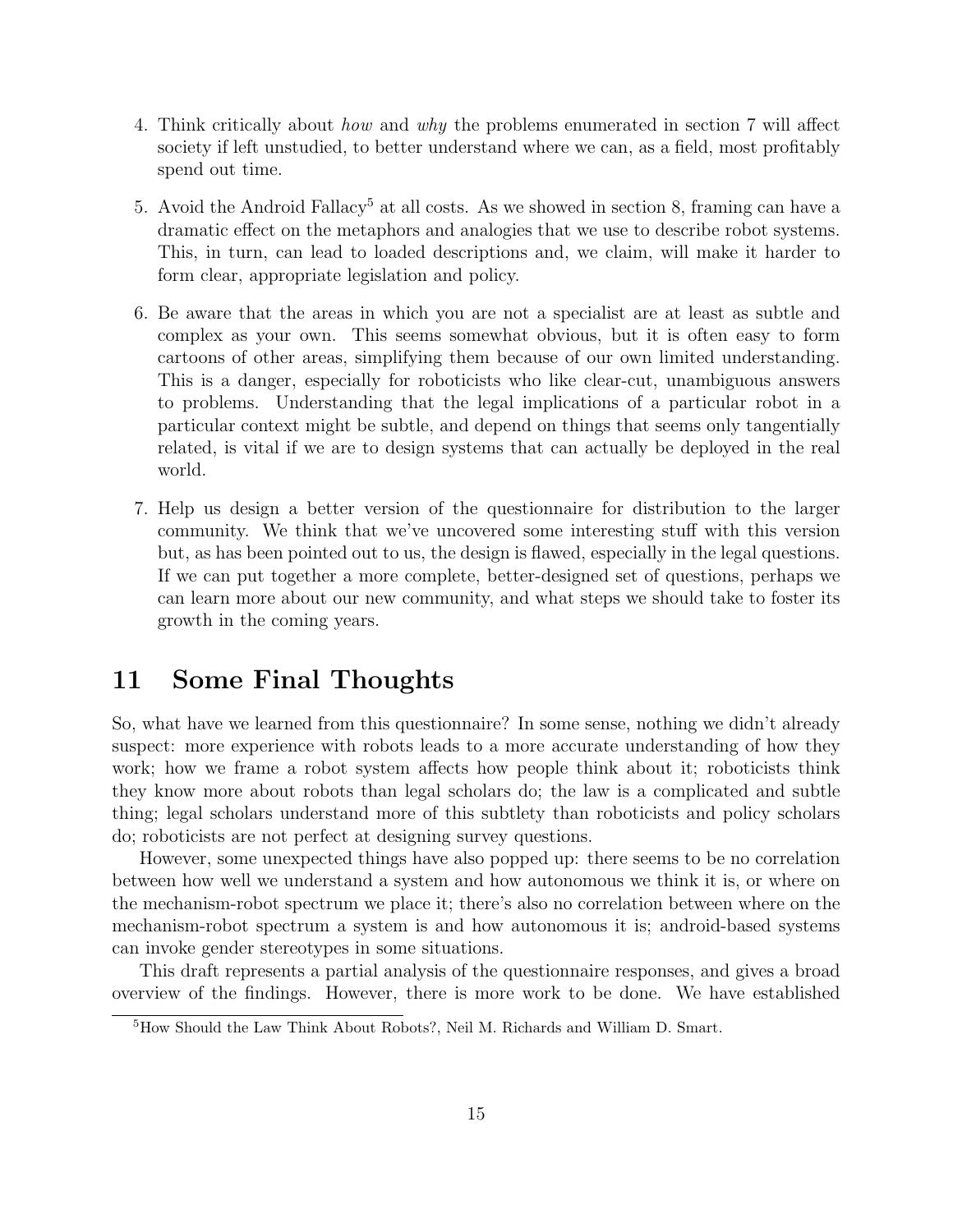what factors affect the responses, but how do they affect them? How do groups from different backgrounds answer the individual questions? Are roboticists more pessimistic about autonomy than legal scholars?

We also believe that the analysis supports some concrete steps we can take to strengthen the We Robot community. We outline these suggestions in section 10. However, the simplest, most important suggestion is also a fun one: Buy a Robot! Play with it! It'll make you better at your day job! You might even have fund doing it.

# 12 Appendix: The Questionnaire

### Questions about Mechanisms and Robots

Participants were asked to evaluate the following systems on a 7-point scale to (1) (1) where on the mechanism-robot continuum they thought they lay; (2) how autonomous they thought they were; and (3) how well they thought that they understood the underlying technology.

- 1. Light switch
- 2. Thermostat
- 3. Motion-controlled lighting
- 4. The anti-lock braking system on your car
- 5. The automatic gearbox on your car
- 6. The cruise control on your car
- 7. Apple's Siri
- 8. The computer player in a tic-tac-toe game on your phone
- 9. Watson, the Jeopardy-winning IBM computer
- 10. The computer player in a chess game on your computer
- 11. The Google search engine
- 12. Roomba vacuum cleaner
- 13. Cruise missile
- 14. Self-driving car
- 15. Spot-welding system on the assembly line in an automobile plant
- 16. Driverless train connecting terminals at Newark airport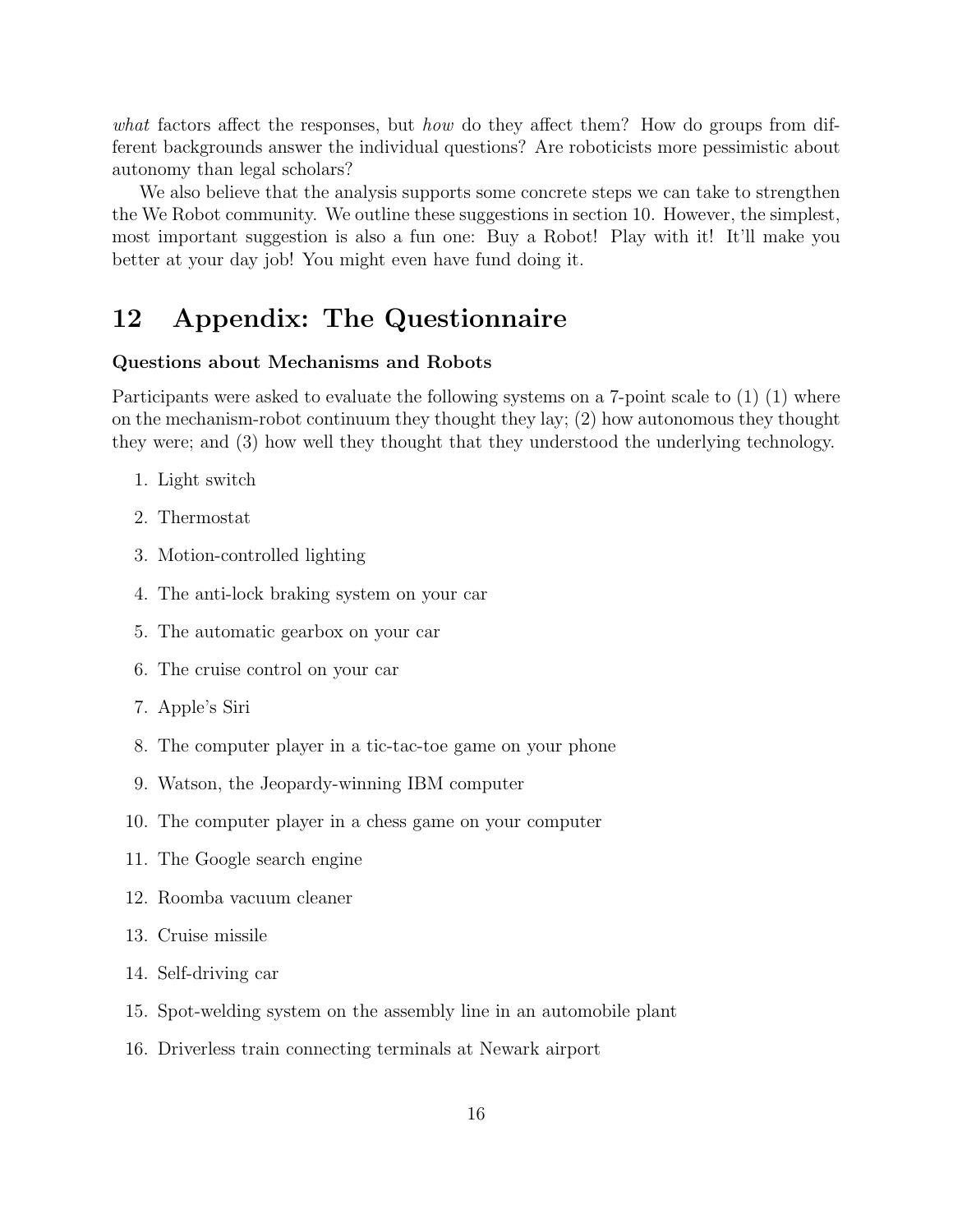- 17. An aircraft flying on autopilot
- 18. Chief Justice John Roberts<sup>6</sup>
- 19. The system that won the recent DARPA robot challenge
- 20. A powered exoskeleton worn by a human
- 21. A system that physically manipulates the climate-control equipment already in your home
- 22. Radio-controlled car
- 23. Remote presence system (such as the Beam or vGo)
- 24. Landmine
- 25. A computer running a Skype videoconference

### Questions about the Law

Participants were asked to identify what area of law (contract, property, criminal, or tort) applied in the following twelve hypothetical situations involving a robot.

- 1. An autonomous robot breaks a vase in your house.
- 2. Someone uses a tele-presence robot to steal something from your office.
- 3. A self-driving car crashes into another self-driving car.
- 4. A self-driving car crashes into another car, killing to occupant.
- 5. A self-driving car drives into a barrier, injuring the driver, rather that hitting a child that had wandered into the street.
- 6. A radio-controlled car runs into your dog.
- 7. A police drone crashes into a private house.
- 8. An autonomous robot drives over your foot.
- 9. An autonomous robot, running open-source software, drives over your foot.
- 10. A private drone photographs and automatically web-publishes a photo of a person nude sunbathing in their walled back garden.

<sup>6</sup>This was inserted in the list of systems in homage to the We Robot 2013 paper "Chief Justice John Roberts is a Robot", by Ian Kerr and Carissima Mathen.